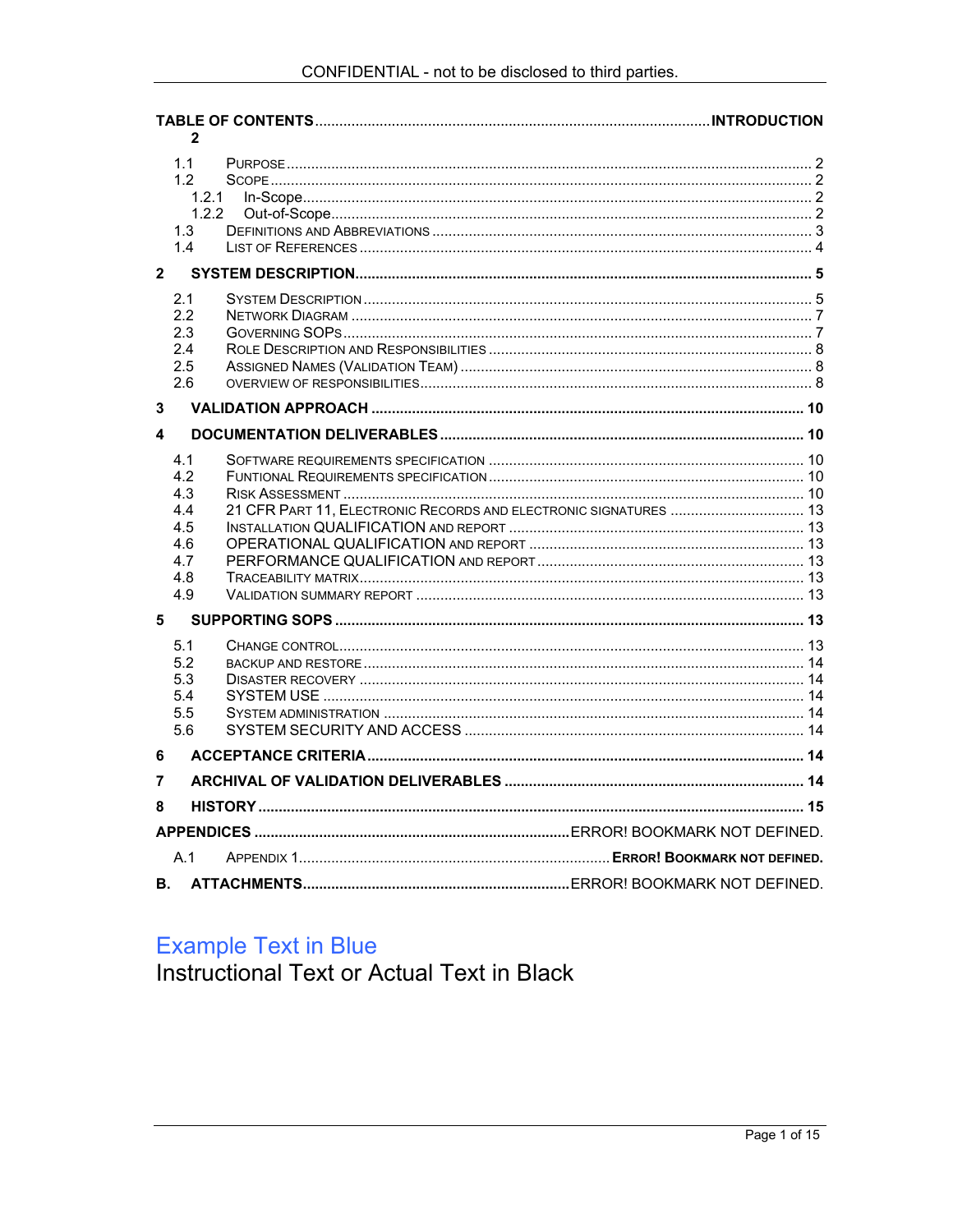# **1 INTRODUCTION**

Company will be performing a validation of their ABC system. We will be ensuring the ABC system operates per its intended use.

The intended use statement for the ABC system is as follows: The ABC system will be used by the logistics team at ABC Company for the purpose of tracking inventory operations throughout the product life cycle. This includes, but is not limited to, tracking of inventory receipts, inventory transfers, and shipping of inventoried parts used in ABC Company's regulated products requiring adherence to 21 CFR Part 11.

## **1.1 PURPOSE**

The purpose of this ABC Validation Plan is to define the roadmap of validation activities as well as the validation deliverables to support the successful validation of the ABC system. Furthermore, this ABC Validation Plan will be the governing document for the validation of the ABC System.

## **1.2 SCOPE**

This document applies to the ABC validation. Include Version.

#### **1.2.1 In-Scope**

*Describe the scope of the Validation efforts. For example, which modules are in scope and what company sites and divisions are in scope.* 

*Be sure to include all elements and interfaces that touch/use this system as their use will be called upon to support the validation efforts.* 

#### **1.2.2 Out-of-Scope**

*Describe what areas are out of scope of the Validation efforts. For example, what modules are out of scope, what company sites and/or divisions are out of scope.*